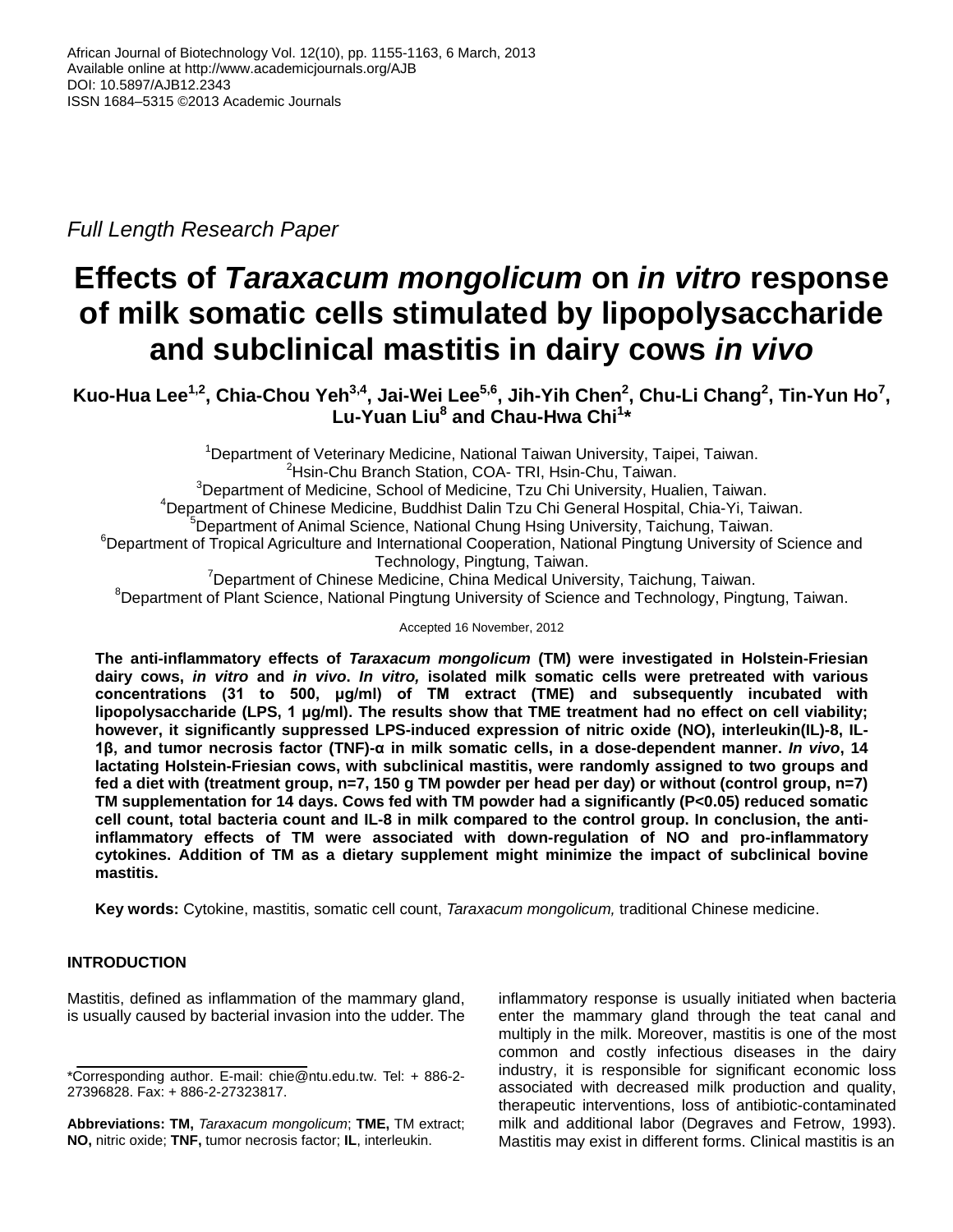abrupt and severe inflammation of the udder with clinical signs. By contrast, subclinical mastitis is associated with moderate and persistent inflammation without noticeable clinical signs (such as fever, swollen glands or changes in the appearance of milk) (Jain, 1979) and it can only be diagnosed by microbiological methods or analysis of the somatic cell count (SCC) in milk (Mercer et al., 1976). A common practice in treating bovine mastitis is the intramammary infusion of antibiotics. However, the efficacy of this treatment is only moderate and the residue of antibiotics in milk has become a public health concern (Daley and Hayes, 1992). Moreover, the biggest challenge facing the modern dairy industry is the pressure to reduce the use of antibiotics in foodproducing animals. Therefore, using therapeutic agents other than antibiotics for prevention or treatment of clinical and subclinical mastitis is an important research subject in the dairy industry.

The milk SCC is composed of lymphocytes, macrophages, polymorphonuclear cells (PMNs), and epithelial cells, and may be the second line of defense against mammary gland infection (Paape et al., 1979; Kehrli and Shuster, 1994; Sarikaya et al., 2005). Many studies have indicated that somatic cells play an important role in regulating inflammation by the release of inflammatory mediators such as nitric oxide (NO) and pro-inflammatory cytokines including tumor necrosis factor (TNF)-α, interleukin (IL)-1β and IL-8 after contact with pathogens or E. coli-derived lipopolysaccharide (LPS) (Burvenich et al., 1994; Boutet et al., 2007; Wittmann et al., 2004; Yu et al., 2010).

Plant-based products constitute a major source of alternative therapies for a wide spectrum of diseases in both human beings and animals. Herbs with antiinflammatory properties that are used in traditional Chinese medicine, such as *Taraxacum mongolicum* (TM), may be potential candidates for a variety of treatments. The herb is frequently used to treat hepatic and inflammatory disorders, and certain diseases common to women associated with lactation, as diuretics and antiinflammatory remedies in the Pharmacopoeia Chinensis. In Taiwan, the amount of *Taraxacum Mongolicum* (TM), a local species of Taraxacum, used on animals far exceeds that used on human beings (Kaphle et al., 2006). This suggested that TM may be a very potential alternative for preventing and treating subclinical bovine mastitis. Therefore, the anti-inflammatory effects associated with TM were examined in milk somatic cells (*in vitro*) from Holstein-Friesian cows with subclinical mastitis (*in vivo*) in the present study.

## **MATERIALS AND METHODS**

## **Preparation of** *T. mongolicum in vitro* **and** *in vivo* **trials**

*T. mongolicum Hand.-Mazz*. (Herb. No. 421407502; *Asteraceae*) powder was purchased from Koda Pharmaceutics Ltd (Taoyuan, Taiwan). TM powder was used for preparing the extract and fed as

a dietary supplementation in the feeding trial (*in vivo*). The TM powder was extracted with 10 volumes of distilled water in Soxlet apparatus for up to four cycles. The extracted material was filtered through sterile muslin cloth and the filtrate was vacuum dried at temperatures below 40°C. The yield was 9.25% w/w of the raw TM extract (TME) powder. The extract powder was weighed and reconstituted in sterile phosphate buffer saline (PBS, pH 7.4, 0.01 M) to a final concentration of 20 mg/ml. The TME solution was filtered through a 0.2-mm filter (Microgen, Laguna Hills, CA, USA), aliquoted, and stored at -20°C until used in the *in vivo* trial.

## *In vitro* **trial**

## *Culture and treatment of milk somatic cells in vitro*

Milk somatic cells were collected from three lactating Holstein-Friesian cows (4 to 6 years old) free of mastitis as determined by milk SCC (< 100,000/ml) and negative for intramammary infection without any clinical signs. After cleaning the teat orifice with 70% ethyl alcohol and discarding a few streams of foremilk, milk samples from the four quarters of a cow were collected and mixed (total volume 50 ml). Samples were maintained on ice and shipped to the laboratory immediately. Isolation of somatic cells was carried out as described by Sarikaya et al. (2002). Briefly, 15 ml of diluted milk sample (30%, vol/vol dilution with cold PBS) was centrifuged for 10 min at 180  $\times$  g to isolate somatic cells. The somatic cells were removed and washed three times in PBS (pH7.5). Roswell Park Memorial Institute (RPMI) 1640 medium supplemented with 1% glutamine, 10% fetal calf serum, streptomycin (50 μg/ml), and penicillin (50 IU/ml) (all from Gibco Invitrogen) was used to prepare various concentrations of TME (0, 31, 63, 125, 250, 500 ug/ml, respectively) that were used to re-suspend isolated somatic cells (2  $\times$  10<sup>6</sup> cells/ml). The cells were incubated in humidified 5% CO<sub>2</sub> atmosphere at 37°C for 4 h before the addition of LPS (Sigma Aldrich, St. Louis, MO). The final working concentration of LPS was 1 μg/ml.

## *Viability of somatic cells*

Isolated somatic cells were plated (at a density of  $5 \times 10^4$  cells per well per 100 μl of medium) with the indicated concentrations of TME at 37°C under 5% CO<sub>2</sub> atmosphere in a 96-well plate for 24 h. Cell viability was evaluated by 3-(4,5-dimethylthiazol-2-yl)-2,5 diphenylthiazolium bromide (MTT) assay (Kao et al., 2001) and is expressed as a percentage of the control without TME. One-tenth volume (10 ul) of 5 mg/ml MTT (Sigma Aldrich, St. Louis, MO) was added to the culture medium. After 4 h incubation at 37°C, an equal volume of 0.04 N HCl in isopropanol was added to dissolve the MTT formazan and the absorbance was measured at 570 nm using a microplate reader. The absorbance of the formazan formed by the untreated cells was defined as 100%.

## *NO analysis*

The culture medium of milk somatic cells were pretreated with the indicated concentrations of TME for 4 h and treated with LPS (1 μg/ml). After 24 h, the amounts of NO in the culture supernatants were measured using the Griess reaction assays. In brief, 100-μl samples were incubated with 100-ul of Griess reagent [equal volumes of 1% (wt/vol) sulfanilamide in 5% [vol/vol] phosphoric acid and 0.1% (wt/vol) naphthylethylenediamine-HCl, Sigma] at room temperature for 10 min, and then the absorbance at 550 nm was measured in an enzyme-linked immunosorbent assay (ELISA) microplate reader. Fresh culture medium was used as the blank in all the experiments. The amount of nitrite in the samples was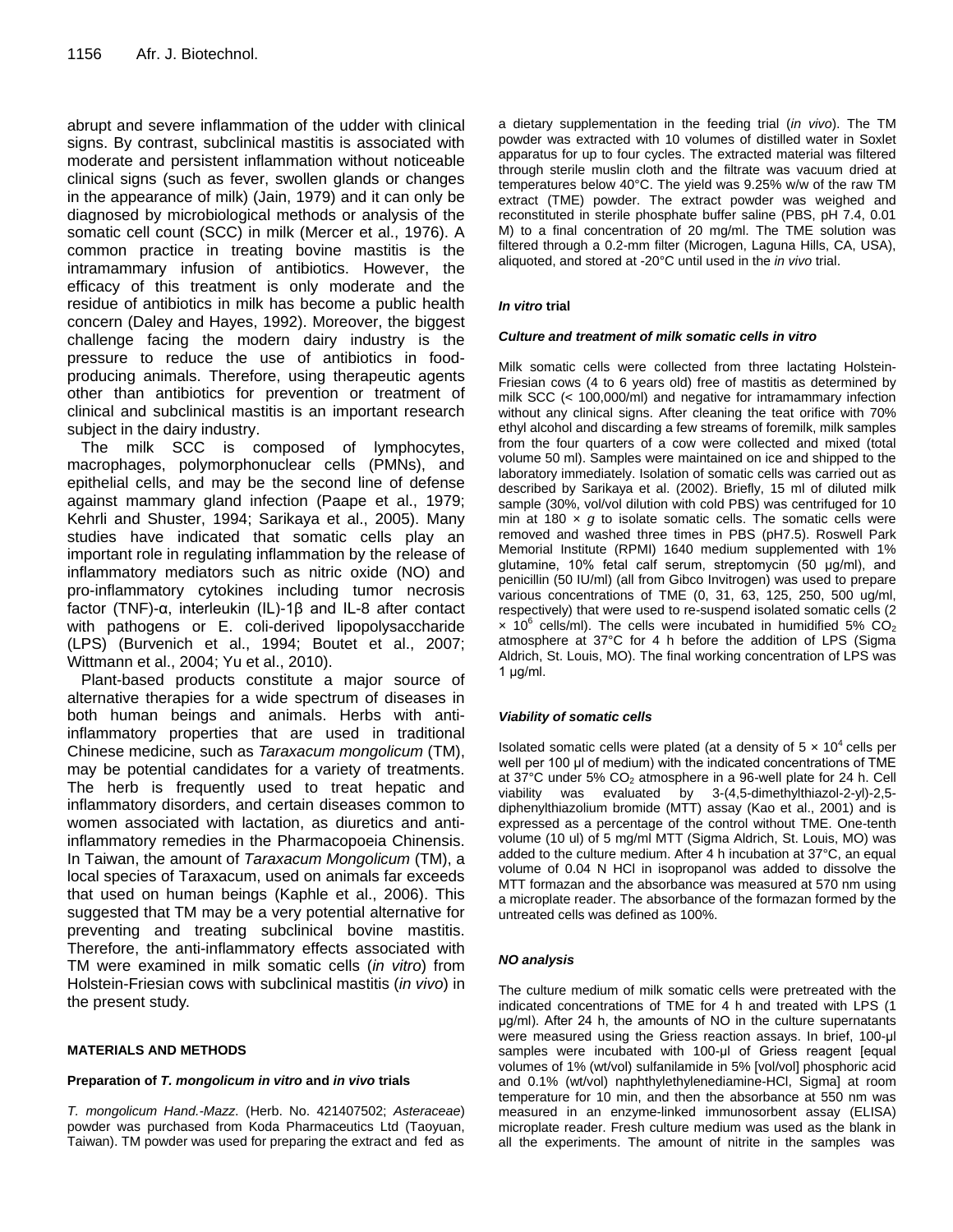**Table 1.** Sequences of primers for RT-PCR.

| <b>Item</b>    | <b>Primer sequence</b>                                           | Predicted size (bp) | Annealing temperature (°C) |
|----------------|------------------------------------------------------------------|---------------------|----------------------------|
| $IL-1\beta$    | 5'-CCATGGCAACCGTACCTGAACCCA-3'<br>5'-AATGGAAACCCTCTCTCCCTAAAG-3' | 804                 | 55                         |
| TNF- $\alpha$  | 5'-GGACCCTTCTGAAAAAGACACC-3'<br>5'-GGGTGCAGGACATGCATCTTC-3'      | 702                 | 52                         |
| $\beta$ -actin | 5'-CCAGACAGCACTGTGTTGGC-3'<br>5'-GAGAAGCTGTGCTACGTCGC-3'         | 270                 | 55                         |

calculated from a sodium nitrite standard curve freshly prepared in culture medium (Yeh et al., 2007).

### *Determination of IL-8 levels*

Cultured milk somatic cells were pretreated with the indicated concentrations of TME for 4 h and treated with LPS (1 μg/ml). After 24 h, the amounts of IL-8 in the culture supernatants were measured using enzyme-linked immunosorbent assays (ELISA). The IL-8 levels in the culture medium of somatic cells were determined using a commercially available human IL-8 ELISA kit (R&D Systems, Inc., Minneapolis, MN), which has been previously shown to cross-react with bovine IL-8 (Bannerman et al., 2003). The assay was carried out according to the manufacturer's instructions.

#### *Reverse transcription-polymerase chain reactions*

Cultured milk somatic cells  $(2 \times 10^6 \text{ cells/ml})$  in 100-mm dishes were pre-incubated with and without indicated concentrations of TME for 4 h, and then incubated with LPS (1 μg/ml) for 24 h. Total RNA was extracted from cells using the RNeasy Mini kit according to the manufacturer's instructions (Qiagen, Hilden, Germany). Reverse transcription-polymerase chain reaction (RT-PCR) was performed using the one-step RT-PCR kit (GeneMark, Taiwan). PCR amplification was performed using the primer sequences, predicted size, and annealing temperature for IL-1β, TNF-α, and βactin were listed in Table 1. A standard PCR mix was used with 2.5 units of Taq polymerase and supplied buffer (Invitrogen Co., Carlsbad, CA, USA), using 35 cycles of the following steps: 95°C for 45 s, annealing temperature (as listed in Table 1) for 45 s, 72°C for 1 min and subsequently concluded with 5 min at 72°C. Expression of the β-actin served as the control. The amplified products were resolved by electrophoresis in 2% agarose gels. Agarose gels were stained with 0.5 mg/ml ethidium bromide in Tris/borate/EDTA buffer (ICN, Costa Mesa, CA) for visualization. Data were quantified using Gel digitizing software system (Silk Scientific Co., USA). All signals were normalized to mRNA levels of housekeeping gene β-actin, and expressed as the ratio.

#### *In vivo* **trial**

#### *Selection of animals*

Fourteen (14) Holstein-Friesian cows, between 2 and 7 years of

age (1st lactation:  $n=2$ ,  $2^{nd}$  lactation:  $n=6$ ,  $3^{rd}$  lactation:  $n=4$ ,  $5^{th}$ lactation: n=2) and had been lactating for 1 to 8 months, with subclinical mastitis were used in this study. The presence of subclinical mastitis was confirmed by persistently elevated SCC (>  $5 \times 10^5$  cells/ml) and positive for intramammary infection without any clinical signs. The cows did not receive any treatment during the month prior to the beginning of the experiment. These cows were housed in the animal shed at the farm of Hsin-Chu Branch Station, COA-TLI, Hsin-Chu, Taiwan under identical environmental conditions. The use of animals was approved by the Institutional Animal Care and Use Committee (IACUC).

#### *Experimental design of animal trial*

The 14 lactating Holstein cows with subclinical mastitis were randomly assigned to two groups, control (n=7, basal diet, Table 2) and treatment (n=7, basal diet with the supplementation of TM herb powder, 150 g per day). Cows were fed daily with total mixed ration, and hay and water were given *ad libitum*. The TM (150 g per day) was added to the concentrates for cows in the treatment group for 14 days (D1 to D14). Milk and blood samples were collected one day before (D0) and one day after (D15) the experimental period.

#### *Milk sample collection and analysis of TBC, SCC, IL-8*

Cows were milked twice (5:00 am and 5:00 pm) daily. After cleaning the teat orifice with 70% ethyl alcohol and discarding a few streams of foremilk, milk samples from the four quarters of a cow were collected and mixed (total volume 50 ml). Samples were maintained on ice and shipped to the analytical laboratory immediately. The total bacterial count (TBC) was performed by plating milk samples on 5% bovine blood agar plates followed by the method described by Griffin et al. (1997). Analysis of milk SCC was conducted using a Fossmatic 5000 cell counter (Foss, Hillerd, Denmark). The concentration of IL-8 in milk samples was determined by a commercially available human IL-8 ELISA kit as described in the *in vitro* trial.

#### *Blood sample collection and analysis of biological parameters*

Blood samples were collected following the procedure described previously (Paape et al., 1972) with modifications. Briefly, 9 ml of blood were collected aseptically from the jugular vein using an 18 gauge needle into a vacuum tube. The tubes were kept at room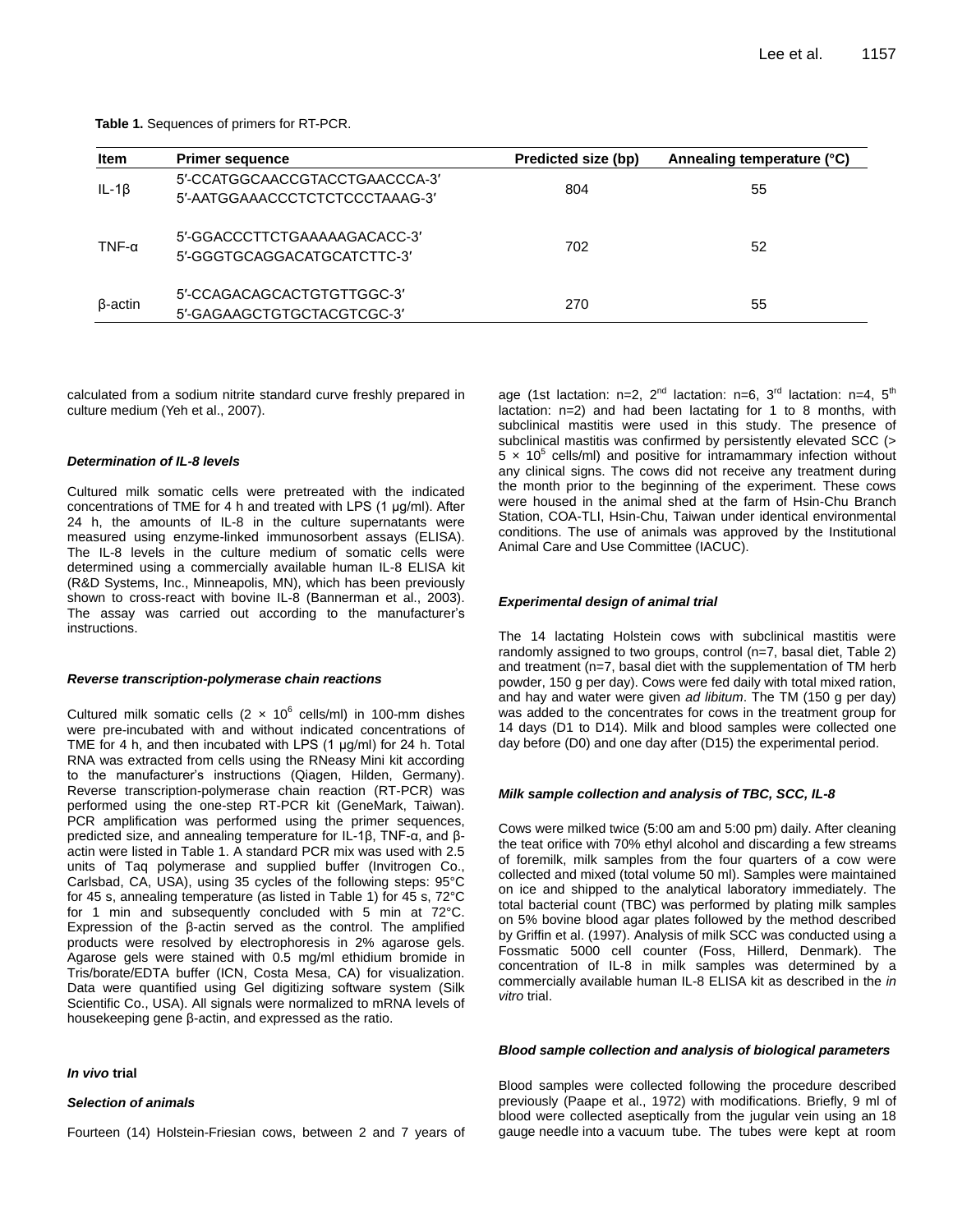|                          | DM% In TMR | Chemical compositions and in vitro digestibility, % <sup>3</sup> |      |            |            |            |      |      |      |      |              |
|--------------------------|------------|------------------------------------------------------------------|------|------------|------------|------------|------|------|------|------|--------------|
| Ingredient <sup>2</sup>  |            | <b>DM</b>                                                        | СP   | <b>ADF</b> | <b>ADL</b> | <b>NDF</b> | EE   | Ash  | Cа   | Р    | <b>IVDMD</b> |
| Corn silage              | 31.1       | 26.8                                                             | 10.9 | 36.8       | 3.36       | 56.6       | 3.48 | 7.9  | 0.35 | 0.24 | 56.7         |
| PG hay                   | 4.3        | 89.6                                                             | 4.5  | 43.4       | 5.66       | 75.4       | 1.22 | 5.4  | 0.24 | 0.06 | 47.8         |
| Alfalfa hay              | 12.8       | 88.2                                                             | 17.7 | 37.7       | 7.17       | 45.7       | 1.66 | 8.2  | 1.13 | 0.19 | 63.5         |
| Dehy AP                  | 6.8        | 93.0                                                             | 20.8 | 32.1       | 7.59       | 43.7       | 2.69 | 10.7 | 1.90 | 0.27 | 65.6         |
| Fish meal                | 0.87       | 89.5                                                             | 72.2 | 1.1        | 0.19       | 12.4       | 8.50 | 17.5 | 4.10 | 2.56 | 81.2         |
| Concentrate <sup>4</sup> | 44.2       | 91.2                                                             | 23.2 | 5.6        | 0.49       | 14.3       | 1.82 | 8.1  | 0.87 | 0.65 | 89.2         |
| <b>TMR</b>               |            | 51.5                                                             | 17.6 | 24.4       | 3.20       | 37.7       | 2.67 | 7.7  | 0.82 | 0.43 | 71.2         |

Table 2. TMR formulation and compositions fed to Holstein lactating cows in the experiment (%, DM basis)<sup>1</sup>.

<sup>1</sup>Same TMR was offered to both groups (control and treatment) *ad libitum*; <sup>2</sup> PG hey, pangolagrass hay; Dehy AP, denydrated alfalfa pellet; TMR, totally mixed ration; <sup>3</sup>DM, dry matter; CP, crude protein; ADF, acid-detergent fiber; ADL, acid-detergent lignin; NDF, neutral-detergent fiber; EE, Ether extract; IVDMD, *in vitro* dry matter digestibility; <sup>4</sup>each metric ton of concentrate was constituted by 575 kg of ground corn, 305 kg of soybean meal, 20 kg of fish meal, 50 kg of molasses, 4 kg of limestone, 8 kg of dicalcium phosphate, 25 kg of sodium bicarbonate, 5 kg of magnesium oxide, 3 kg of salt and 5 kg of vitamin and mineral premix (as fed basis).



**Figure 1.** Effect of *Taraxacum mongolicum* extract (TME) on cell viability in milk somatic cells. Milk somatic cells were cultured with the indicated concentrations of TME at 37℃ in a 96-well plate for 24 h. Cell viability was evaluated by 3-(4,5-dimethylthiazol-2-yl)-2,5-diphenylthiazolium bromide (MTT) assay and expressed as the percentage over the medium control. Data are expressed as mean  $\pm$  SEM of three independent experiments.

temperature for 10 min, and then centrifuged at 1200 × *g* for 15 min. The sera were collected and stored at -20°C until analysis. The concentrations of aspartate aminotransferase (AST) and blood urea nitrogen (BUN) were determined by VITROS Chemistry System DT60 and DTSC (Johnson & Johnson Inc., USA) to evaluate the effect of TM on liver and kidney functions.

#### **Statistical analysis**

*In vitro* data were expressed as the mean ± standard error of the mean (SEM). The statistical analysis was performed by analysis of variance, followed by the Dunnet test. Values of P < 0.05 or 0.01 were considered to be statistically significant. *In vivo* data were expressed as the mean  $\pm$  standard error of the mean (SEM). The statistical analysis was performed by the Student's *t* test to compare the treatment and control groups with the difference between preand post- experiment observations (SAS, 2002). Values of P < 0.05 were considered to be statistically significant.

## **RESULTS**

## *In vitro* **trial**

## *Effects of TME on cell viability and LPS-induced NO in cultured somatic cells*

The results of the MTT assay, after exposure of milk somatic cells to various concentrations of TME for 24 h, showed no significant effect on cell viability (Figure 1). The inhibitory effects of TME on LPS-induced NO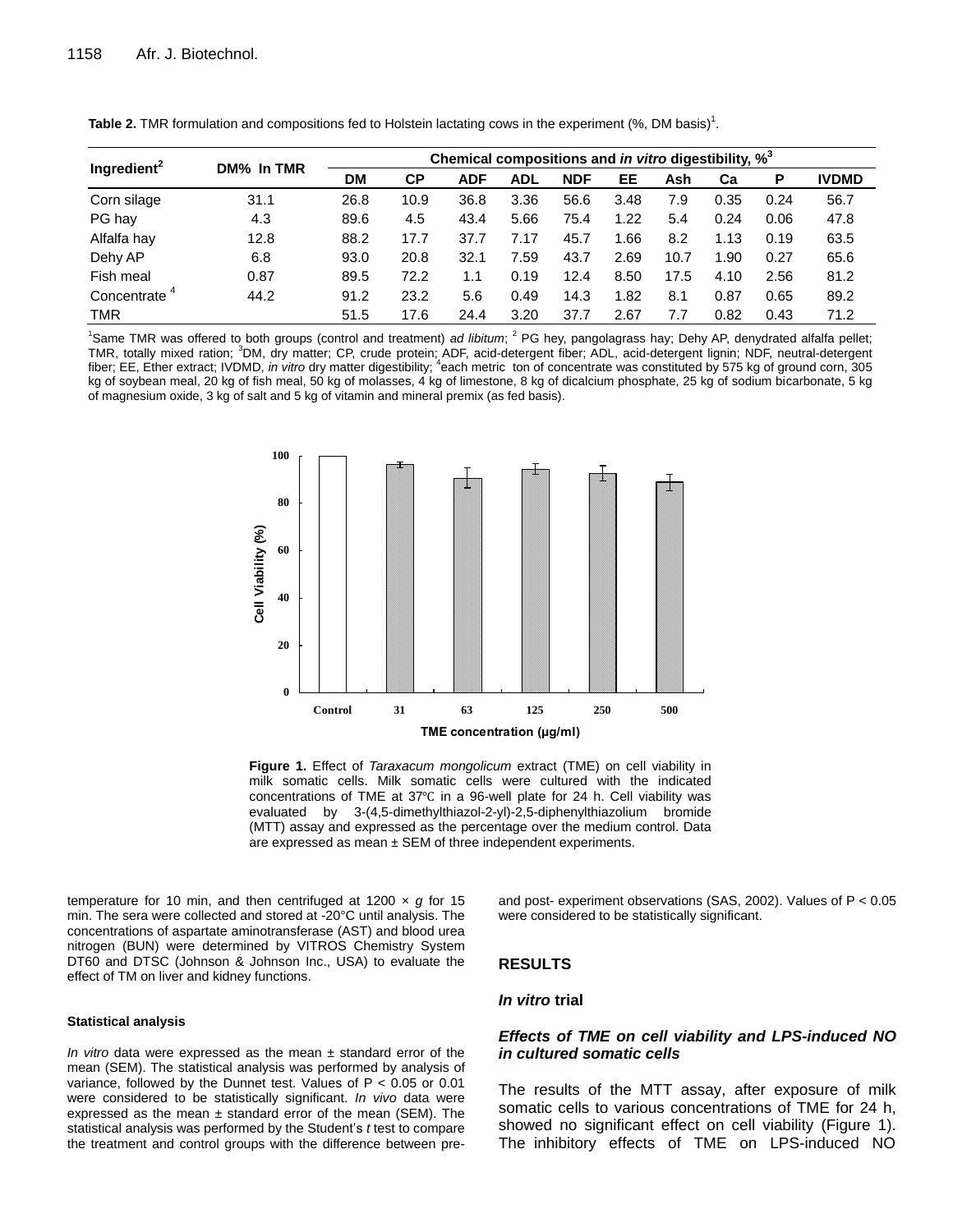

**Figure 2.** Effect of *Taraxacum mongolicum* extract (TME) on LPS-induced nitrite (NO) in milk somatic cells. Milk somatic cells were pretreated with the indicated concentrations of TME for 4 h and treated with LPS (1 μg/ml). After 24 h, the amounts of NO in the culture supernatants were measured using the Griess reaction assays. Data are expressed as mean  $\pm$  SEM values of three independent experiments. \*\* P < 0.01 as compared with the LPS group (TME 0 μg/ml).

production was examined in milk somatic cells. The accumulated nitrite, determined by the Griess method, in the medium, was used as an index of the NO level. After treatment with LPS, the nitrite content markedly increased (Figure 2). In the somatic cells treated with 125, 250 and 500 μg/ml TME, NO production induced by LPS, was significantly suppressed in a dose dependent manner: 27.8 ± 0.6, 26.0 ± 1.8, 18.4 ± 0.3 μM, respectively, compared to the control  $(35.8 \pm 1.3 \mu M)$ (Figure 2).

## *TME decreased LPS-induced expression of IL-8, TNFα, and IL-1β in cultured somatic cells*

The production of inflammatory cytokines, in LPS-treated somatic cells, was examined to elucidate the antiinflammatory effects of TME. In the resting state, the secretion of IL-8 from somatic cells was low  $(30.0 \pm 12.0$ pg/ml) and TME treatment did not increase secretion. After LPS stimulation, the IL-8 concentration increased by approximately 14-fold  $(421.3 \pm 31.6 \text{ pg/ml})$  in the medium compared to the control. TME pretreatment had an inhibitory effect on LPS-induced IL-8 production, in a dose-dependent manner (Figure 3). TME effectively suppressed IL-8 production, with values of  $265.4 \pm 29.8$ , 180.6  $\pm$  7.8, 128.5  $\pm$  17.9 and 100.4  $\pm$  8.5(pg/ml) for TME concentrations of 31, 63, 125, 250, and 500 (μg/ml), respectively.

In addition, the expression of TNF-α mRNA was

markedly increased in response to LPS, which was significantly inhibited by TME pretreatment in a dosedependent manner (Figure 4). A similar trend was observed in LPS-induced IL-1β mRNA expression. TME treatment did not affect the expression of the housekeeping gene, β-actin, even at the highest concentration.

## *In vivo* **trial**

## *Dietary supplementation with TM reduced the bacterial count in milk SCC and the IL-8 concentration in cows with subclinical mastitis*

Dietary supplementation with TM powder, for 14 days, significantly reduced the number of bacteria in milk (Table 3). In the treatment group, the TBC ( $log_{10}$  CFU/ml) in milk averaged 4.33  $\pm$  0.62 on D0 and significantly (P < 0.05) decreased to 3.60  $\pm$  0.40 on D15. By contrast, the TBC in the milk of cows, in the control group, remained unchanged during the same period. Dietary supplementation with TM powder significantly reduced the absolute number of SCC in milk (Table 3). The initial SCC in the milk, of the treatment group, averaged 137.6  $\pm$  27.0 x 10<sup>4</sup> cells/ ml and decreased to 61.9  $\pm$  11.0 x 10<sup>4</sup> cells/ml after 14 days of treatment. By contrast, the SCCs in the milk, of the control group, increased from 129.6  $\pm$ 29.2 x 10<sup>4</sup> cells/m/ to 155.0  $\pm$  28.3 x 10<sup>4</sup> cells/ml during the same period. After conversion to the SCC score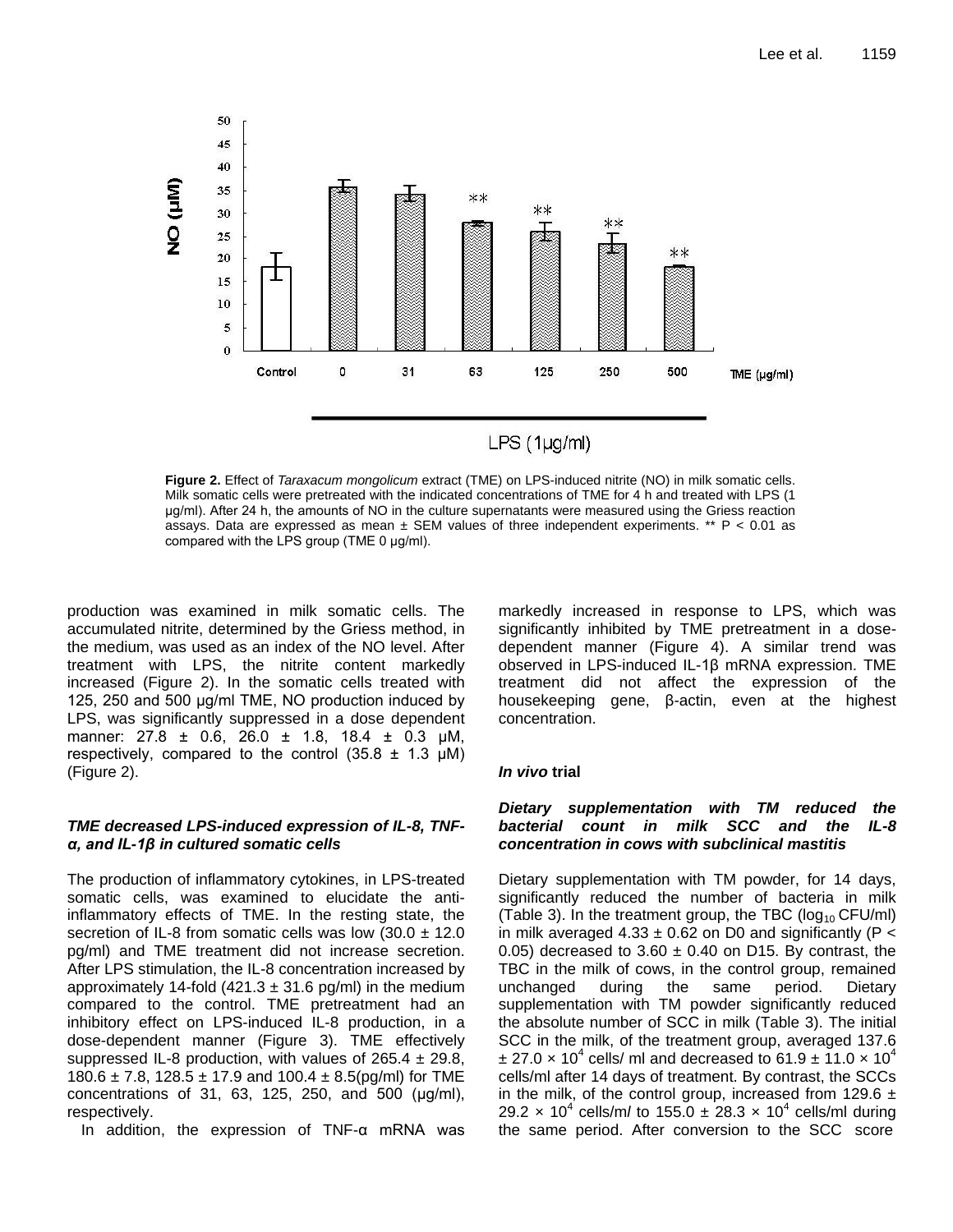

 $LPS$  (1µg/ml)

**Figure 3.** Effect of *Taraxacum mongolicum* extract (TME) on LPS-induced interleukin (IL)-8 in milk somatic cells. Milk somatic cells were pretreated with the indicated concentrations of TME for 4 h and treated with LPS  $(1 \mu g/ml)$ . After 24 h, the amounts of IL-8 in the culture supernatants were measured using enzyme-linked immunosorbent assays. Data are expressed as mean  $\pm$  SEM of three independent experiments. \*\* P < 0.01 as compared with the LPS group (TME 0 μg/ml).



**Figure 4.** Effects of *Taraxacum mongolicum* extract (TME) on TNF-α and IL-1β mRNA expression in LPS- stimulated milk somatic cells. Milk somatic cells were pretreated with the indicated concentrations of TME for 4 h and treated with LPS (1 μg/ml). After 24 h, the mRNA expression levels of TNF-α (Panel A) and IL-1β (Panel B) were measured using RT-PCR assay. The β-actin was used as an internal control. All signals were normalized to mRNA levels of β-actin and expressed as a ratio. Data are expressed as mean  $\pm$  SEM of three independent experiments.  $* P < 0.05$ ,  $* P < 0.01$ ,  $** P < 0.001$  as compared with the LPS group (TME 0 μg/ml).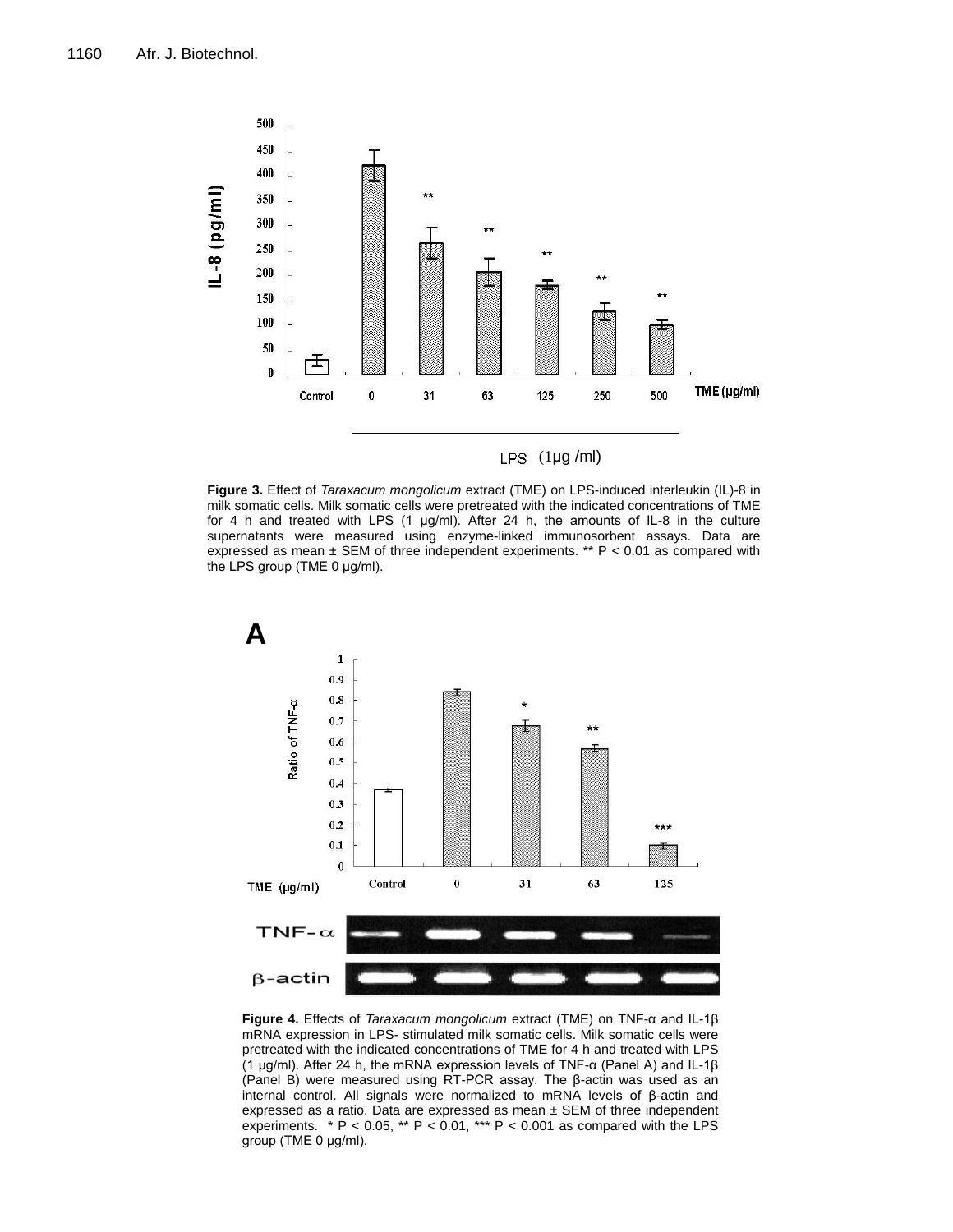

**Figure 4.** Continued.

 $[SCCS, log<sub>2</sub> (sonatic cell count /100,000)+3]$ , the treatment group had a reduction of  $1.0 \pm 0.3$ , which was significantly different ( $P < 0.05$ ) from the control group (an increase of  $0.4 \pm 0.1$ ). In addition, the IL-8 concentration, of the milk in the treatment group, but not the control group, significantly (P < 0.05) decreased from 410.6  $\pm$ 27.4 pg/ml to 165.9  $\pm$  7.9 pg/ml after the feeding trial (Table 3).

# *Effects of TM on liver and kidney function*

To verify the safety of TM powder, the AST and BUN were analyzed to monitor the health of the liver and kidneys. For cows fed with the dietary supplemented TM powder for 14 days, the bioactivity index for liver (AST) and kidney (BUN) function in serum were measured before and after the experiment (Table 3). The levels of BUN and AST were not significantly different in comparisons between the two groups. All AST and BUN values were within the normal range [AST (58-100 U/l) and BUN (6-22mg/dl)].

# **DISCUSSION**

Mastitis is commonly observed in milking cows. None of the available antibiotics have been proven to have more than 60% efficacy under field conditions against the major pathogens that cause mastitis (Radostits et al., 1994). Regulation of polymorphonuclear cell (PMNs) migration from the blood stream to an inflamed udder is of great importance with regard to further development of fundamental methods that are effective for the treatment of mastitis. In previous studies, TM showed antiinflammatory activity, which suggested that TM might be a potential alternative treatment for preventing and treating bovine mastitis. Therefore, the anti-inflammatory effects of TM in LPS-stimulated somatic cells of dairy cows with subclinical mastitis were studied.

Milk somatic cells are composed of lymphocytes, macrophages, PMNs and epithelial cells; they play a pivotal role in the defense of the mammary glands and regulation of inflammation (Sordillo et al., 1997; Sarikaya et al., 2005). Stimulation of somatic cells by LPS triggers a cascade of intracellular signaling effects that ultimately lead to the expression of cytokines and other inflammatory mediators that constitute the proinflammatory response (Meng and Lowell, 1997). Production of inflammatory mediators, in somatic cells, such as LPS-induced NO and pro-inflammatory cytokines (TNF-α, IL-1β and IL-8), were analyzed using TME.

In the present study, TME significantly inhibited LPSstimulated NO production in somatic cells. Excessive NO production, in mammary glands, is believed to contribute to inflammation (Boutet et al., 2007; Nathan, 1992). Therefore, TME that inhibits NO production may have therapeutic potential against inflammation (Shan et al., 2009). TME, at concentrations of 125 to 500 μg/ml, inhibited 22 to 48% of LPS-stimulated NO production in somatic cells. Furthermore, TME also significantly inhibited the expression of TNF-α, IL-1β and IL-8 in LPSstimulated somatic cells. The clinical severity of bovine mastitis has been positively correlated with these cytokines (Dinarello,1997). The presence of TNF-α and IL-1β have been associated with severe clinical coliform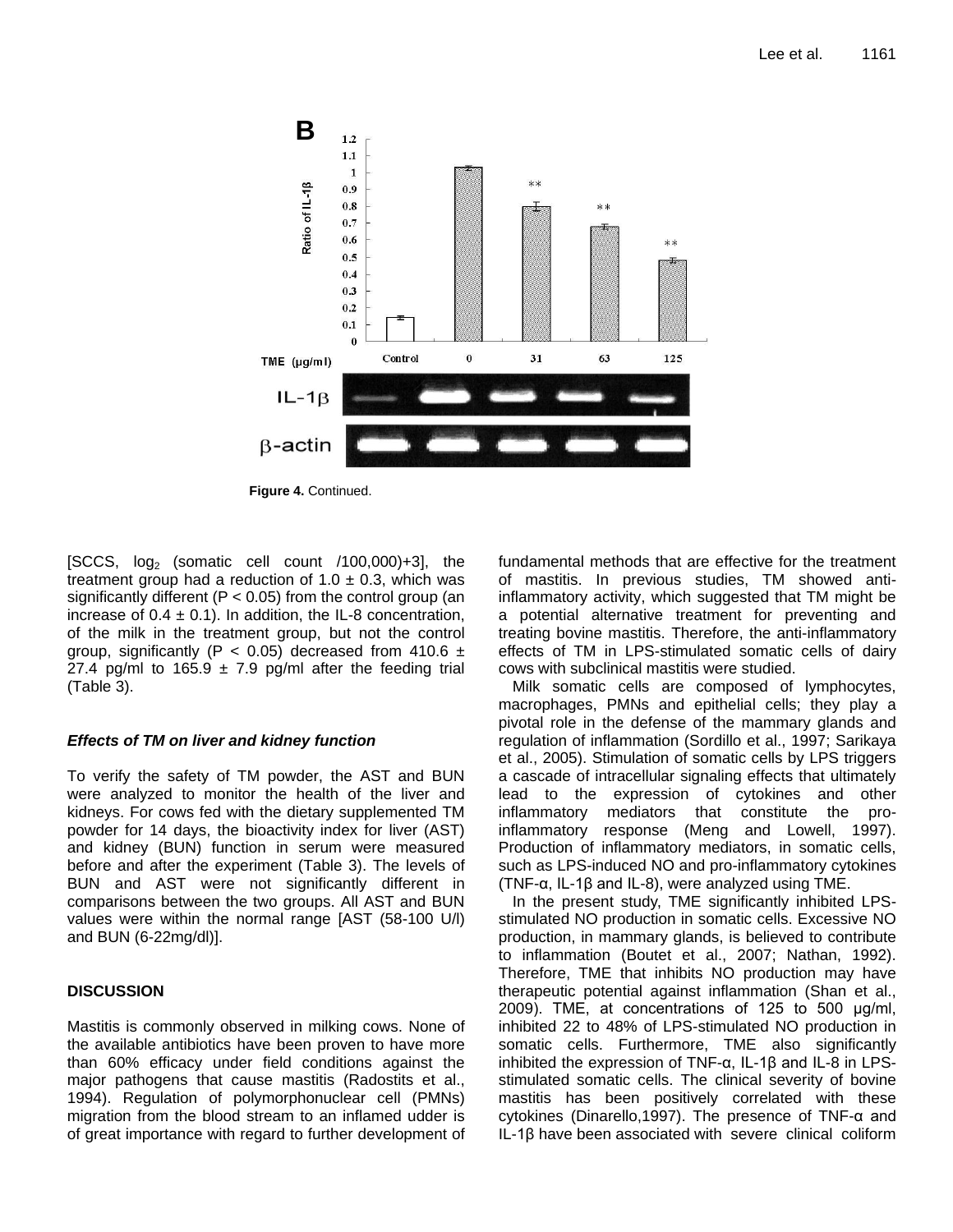|                                |                     | Control (n=7)    |                                    | Treatment (n=7)                  |                 |                                          |  |  |
|--------------------------------|---------------------|------------------|------------------------------------|----------------------------------|-----------------|------------------------------------------|--|--|
| <b>Item</b>                    | <b>Before trial</b> | After trial      | Difference <sup>1</sup>            | <b>Before trial</b>              | After trial     | <b>Difference</b>                        |  |  |
| TBC $(log_{10}$ [CFU/ml])      | $4.36 \pm 0.66$     | $4.44 \pm 0.69$  | $0.07 \pm 0.02$ (1.6 $\pm$ 0.2 %)  | $4.33 \pm 0.62$                  | $3.60 \pm 0.40$ | $-0.73 \pm 0.07$ * (-16.7 $\pm$ 0.9 %)   |  |  |
| SCC (10 <sup>4</sup> cells/ml) | $129.6 \pm 29.2$    | $155.0 \pm 28.3$ | $25.4 \pm 31.7$                    | $137.6 \pm 27.0$                 | $61.9 \pm 11.0$ | $-68.5 \pm 30.6$                         |  |  |
| SCCS <sup>2</sup>              | $6.5 \pm 0.2$       | $6.9 \pm 0.3$    | $0.4 \pm 0.1$ (5.8 $\pm$ 0.7 %)    | $6.6 \pm 0.3$                    | $5.6 \pm 0.3$   | $-1.0 \pm 0.3$ * (-13.7 $\pm$ 3.2 %)     |  |  |
| $IL-8$ (pg/ml)                 | $452.4 \pm 28.8$    | $502.6 \pm 31.3$ | $50.2 \pm 29.7$ (11.4 $\pm$ 1.0 %) | $410.6 \pm 27.4$                 | $165.9 \pm 7.9$ | $-244.7 \pm 17.5$ * ( $-59.3 \pm 2.1$ %) |  |  |
| AST (U/ dL)                    | $76.5 \pm 3.1$      | $82.3 \pm 4.0$   | $5.8 \pm 0.3$                      | $75.4 \pm 2.9$<br>$57.8 \pm 3.4$ |                 | $-17.6 \pm 0.5$                          |  |  |
| BUN (µg/dL)                    | $12.2 \pm 1.2$      | $12.8 \pm 1.4$   | $0.6 \pm 0.2$                      | $12.8 \pm 0.7$                   | $13.0 \pm 0.3$  | $0.2 \pm 0.1$                            |  |  |

**Table 3.** Data of total bacterial count, SCC, SCCS, IL-8, AST, and BUN, in the feeding trial.

<sup>1</sup> Difference = After trial – Before trial. <sup>2</sup> SCCS = log<sub>2</sub> ( somatic cell count /10<sup>5</sup>) +3. \* Significantly (P < 0.05) different from the control. TBCTotal cell count; SCC, somatic cell count; SCCS, somatic cell count score; IL-8, interleukin-8; AST, aspartate aminotransferase; BUN, blood urea nitrogen.

mastitis, where they might play a role in generating inflammation of the mammary glands (Nakajima et al., 1997). IL-8 is produced by somatic cells (Boudjellab et al., 1998; Strandberg et al., 2005), and plays an important role in neutrophil migration across the blood/milk barrier during the course of mastitis (Lee and Zhao, 2000). The concentration of IL-8 is dramatically increased in mammary secretions during the course of coliform mastitis. Therefore, the antiinflammatory effects of TME might be associated with the down-regulation of TNF-α, IL-1β and IL-8, which reduces local inflammatory responses and the excessive influx of polymorphonuclear leukocytes.

In order to consider TM powder as a therapeutic alternative, the anti-inflammatory effects of TM powder was examined in Holstein cows with subclinical mastitis. Animals were fed with a diet supplemented with TM powder (150 g/head/day) for 14 days and several parameters were analyzed before (D0) and after (D15) the feeding

trial. The results show that the SCC, TBC and IL-8 in the milk from cows with subclinical mastitis were all significantly reduced after diet supplementation with TM powder for 14 days. The SCC is a fast and reliable analytical tool that reflects the immunological status of the udder in response to bacterial infections (Leitner et al., 2000). From the SCC, the results indicate that udder health was improved after feeding the cows a diet supplemented with TM powder for two weeks. In addition, a reduced TBC and IL-8 level in milk was observed. These results suggest that dietary supplementation with TME has an antiinflammatory effect on dairy cows with mastitis. The components of TME may activate the antiinflammatory effects locally or systemically to reduce inflammatory cytokines, such as IL-8, so that the migration of PMNs is decreased. As a consequence, the milk SCC was significantly decreased in the cows in the treatment group.

In addition to anti-inflammatory substances, antioxidants in *Taraxacum* might contribute to the

effects of TME. Numerous studies have attempted to isolate and evaluate the bioactive compounds in *Taraxacum*, including luteolin, chicoric acid, chlorogenic acid, quercetin, and chrysoeriol acid (Hu and Kits, 2005; Schutz et al., 2006). Luteolin and chicoric acid play diverse roles as antioxidants and the prevention of inflammation (Lima et al., 2007). The eudesmanolide from TM has been associated with the inhibition of the production of NO *in vitro* (Kim et al., 2011).

In order to confirm the safety of TME, milk somatic cells were exposed to various concentrations of TME for 24 h; no significant effects on cell viability were found. *Taraxacum* was found to be free of significant toxins and alkaloids (Schutz et al., 2006). Rabbits orally treated with dried whole dandelion plants at3 to 6 g/kg body weight showed no visible signs of acute toxicity (Akhtar et al., 1985). Data from the *in vivo* trial of this study supported this finding. Finally, the AST and BUN in serum were measured as the bioactivity index for liver and kidneys, to assess